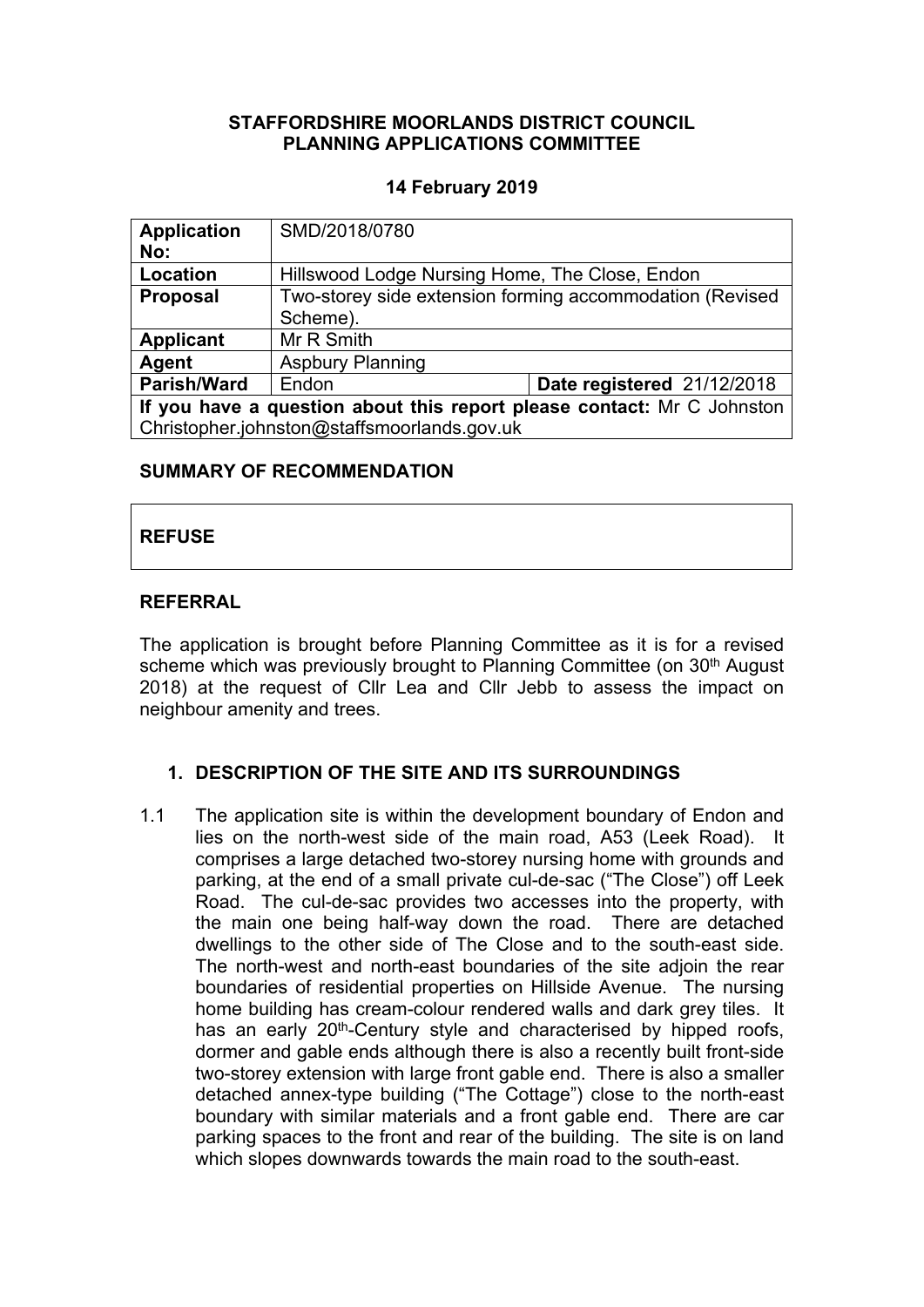1.2 Large boundary trees are a feature of the site and lie mainly close to the south-west side, north-east side and rear (north-west) boundaries of the site. There are also large trees protected by Tree Preservation Orders (TPOs) close to the north-east side boundary of the site within the neighbouring rear gardens of Hillside Avenue properties.

## **2. DESCRIPTION OF THE PROPOSAL**

- 2.1 This is a re-submitted full planning application for a revised front/side two-storey extension to provide ten additional bedrooms, following the refusal of the previous scheme at August  $30<sup>th</sup>$  2018 Planning Committee (SMD/2018/0082). The extension involves forming a wing to the main building which projects at a diagonal angle from the side wall of the building and would be parallel with the north-east boundary of the site leaving a gap of 3.0 metres from that boundary and 4.5 metres from the front (south-east) boundary of the site. This would provide ten additional care home bedrooms (and two sitting rooms) to the 20 already existing (although one bedroom in the main building would be lost to make way for the extension). All the new rooms would remain on two levels facing the car parking and garden area to the front of the main building. The detached "cottage" would be demolished.
- 2.2 The front wall (facing the grounds to the front of the care home) would have the same width as previous (20.0 metres). The rear wall, facing the Hillside Avenue dwellings would also have the same width (28.0 metres). The extension depth would be 9.2 metres (excluding front gable projection and rear fire escape) which is 0.3 metres less than in the previous scheme. The materials would remain the same i.e. cream render walls and clay roof tiles.
- 2.3 The reason for the refusal of the previous scheme was as follows:

*The proposed care home extension, by virtue of a combination of its height, two-storey form, excessive width and siting close to the rear boundaries of properties on Hillside Avenue, would lead to a visually intrusive and overbearing form of development when viewed from the rear windows and rear garden of No.3 Hillside Avenue, significantly harming the residential amenities of the occupants thereof. The benefits of the scheme in providing additional care home accommodation in a sustainable location are outweighed by the adverse impact on the existing residential amenities of the area identified. The proposal is contrary to policies H1 and DC1 of both the Council's Core Strategy Development Plan Document (adopted March 2014) and the emerging Local Plan (Submission Version - February 2018) and is also therefore not in line with Section 12 of the National Planning Policy Framework (NPPF), 'Achieving Well Designed Places'.*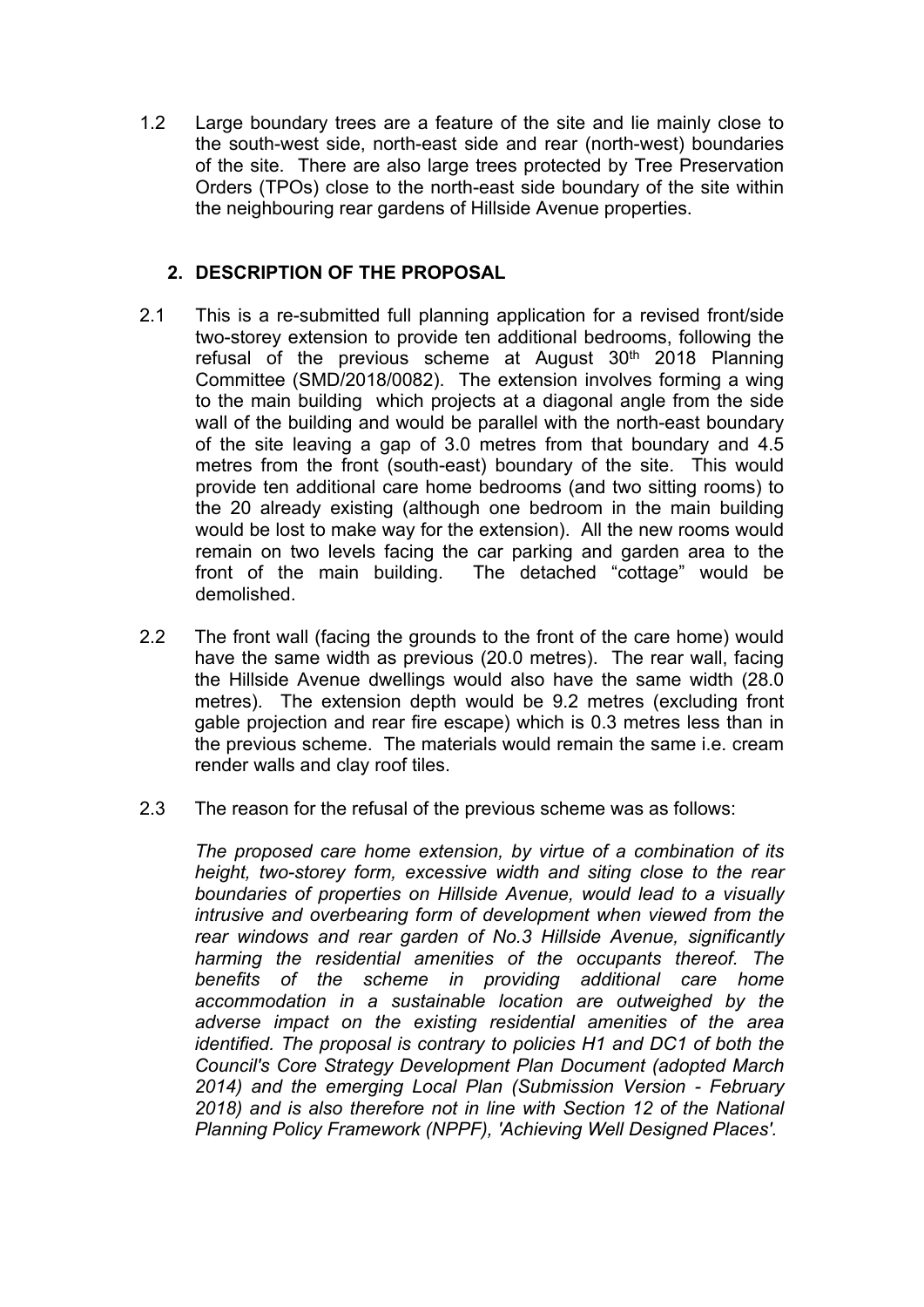- 2.4 The main changes to the new scheme in relation to the previous refused scheme (other than the slight reduction in the extension depth) are the roof design, front elevation design and the height of the extension, with the overall footprint, length/width, depth and distances from the boundaries remaining the same. A hedge is also proposed to be planted between the proposed rear wall and the rear boundaries of the Hillside Avenue properties.
- 2.5 The roof design is the most radical change. The first part of the extension (closest to the main building) would be mostly flat-roofed, hidden from the front by the addition of a "false pitch" roof above the front eaves. The vertical drop on the other side of the pitch would have hanging tiles down to the flat roof. The end part of the extension would be covered by a conventional fully-hipped roof with a ridge which would be 1.0 metre higher than the ridge of the false-pitch roof adjoining it. A roof plan drawing is shown on drawing no. 17-143-11. The redesigned roof differs with the previous extension which was entirely covered by a hipped roof.
- 2.6 In terms of height and dimensions, the maximum height from ground level up to the roof ridge would be 7.2 metres, the same as the previous scheme. However, as the part of the extension adjoining the main building would have a lower false-pitch roof, the ridge would be 1.2 metres lower than the eaves of the main building, as opposed to 0.4 metres lower shown in the previous scheme. The front eaves of the extension would remain the same height as previous. The eaves are shown to be slightly above the first-floor windows whereas the previous scheme there was a roof overhang which was slightly below the upper frame of the first-floor windows. This has changed the appearance of the front elevation and the other notable change is the number of gable-end front projections from two to one.
- 2.7 At the rear, as the eaves have remained the same height as previously. The height of the rear wall up to the flat roof and adjacent hipped roof, is the same as the rear wall of the previous scheme up to the eaves (i.e. 5.05 metres). However, this height, when measured from the ground, increases slightly towards the end of the extension due to the sloping land.
- 2.8 A beech hedge is proposed to be planted between the rear wall of the extension and the rear boundaries of Nos 3 and 5 Hillside Avenue. This is shown to have a height of 3.2 metres (measured from the ground in the gap between the two which is slightly lower than the ground level of the adjacent gardens).
- 2.9 The car parking layout and spaces would remain the same and comprises seven spaces to the front of the building and seven to the rear i.e. 14 spaces in total. In terms of staff numbers, previously there was proposed to be 2no. new full time staff to add to 5no. and 2no. part-time staff to add to 13no The new forms state 2no. full time staff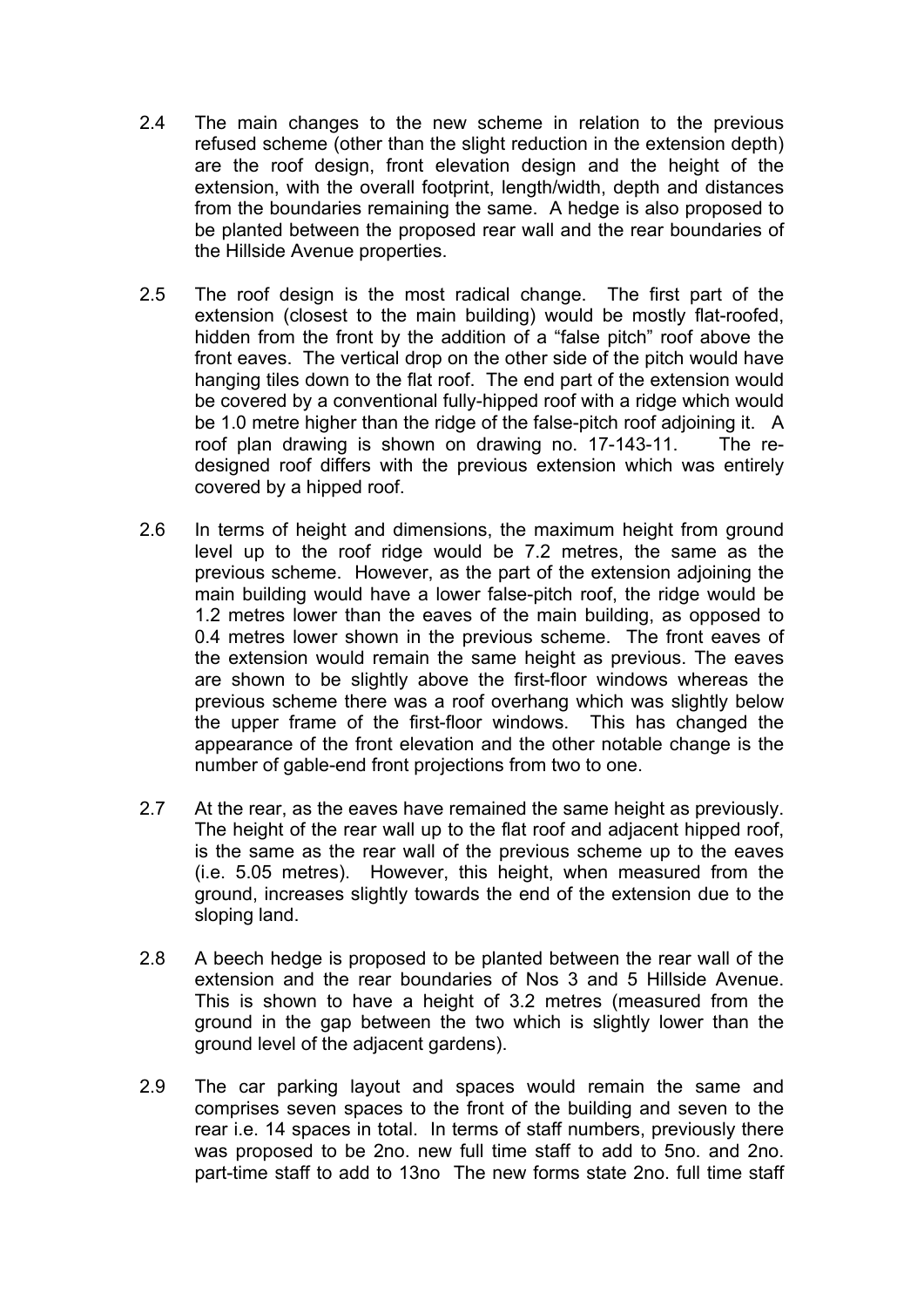would add to 4no. currently and 5no. new part-time staff would add to 17no currently. Therefore more part-time staff are expected to be taken on to add to a recently increased number already working, whereas the same number of new full-time staff would be added to a slightly smaller full-time workforce.

2.10 The application, the details attached to it, including the plans, any comments made by residents and the responses of consultees can be found on the Council's website at:-

[http://publicaccess.staffsmoorlands.gov.uk/portal/servlets/ApplicationSearchS](http://publicaccess.staffsmoorlands.gov.uk/portal/servlets/ApplicationSearchServlet?PKID=127556) [ervlet?PKID=127556](http://publicaccess.staffsmoorlands.gov.uk/portal/servlets/ApplicationSearchServlet?PKID=127556)

#### 3. **RELEVANT PLANNING HISTORY**

SMD/1984/0734 Change of use to residential care home for the elderly. Approved. SMD/1988/0505 Two-storey extensions. Approved. SMD/1991/1199 Change of use of garage to provide sheltered accommodation. Approved. SMD/1992/1145 Extension to provide office. Approved. SMD/2013/0998 Bedroom and lounge extensions. Approved. SMD/2014/0417 Lounge area extension. Approved. SMD/2014/0547 Bedroom extensions (revision to SMD/2013/0998). Approved. SMD/2015/0536 Single-storey front extension. Approved. SMD/2017/0097 Two-storey side/front extension. Withdrawn. SMD/2018/0082 Two-storey side/front extension. Refused on 31.8.18.

## **4. PLANNING POLICIES RELEVANT TO THE DECISION**

4.1 The Development Plan comprises:-

- Saved Staffordshire Moorlands Local Plan Proposals Map/Settlement Boundaries (Adopted 1998);
- The Staffordshire Moorlands Core Strategy Development Plan Document (Adopted 26<sup>th</sup> March 2014)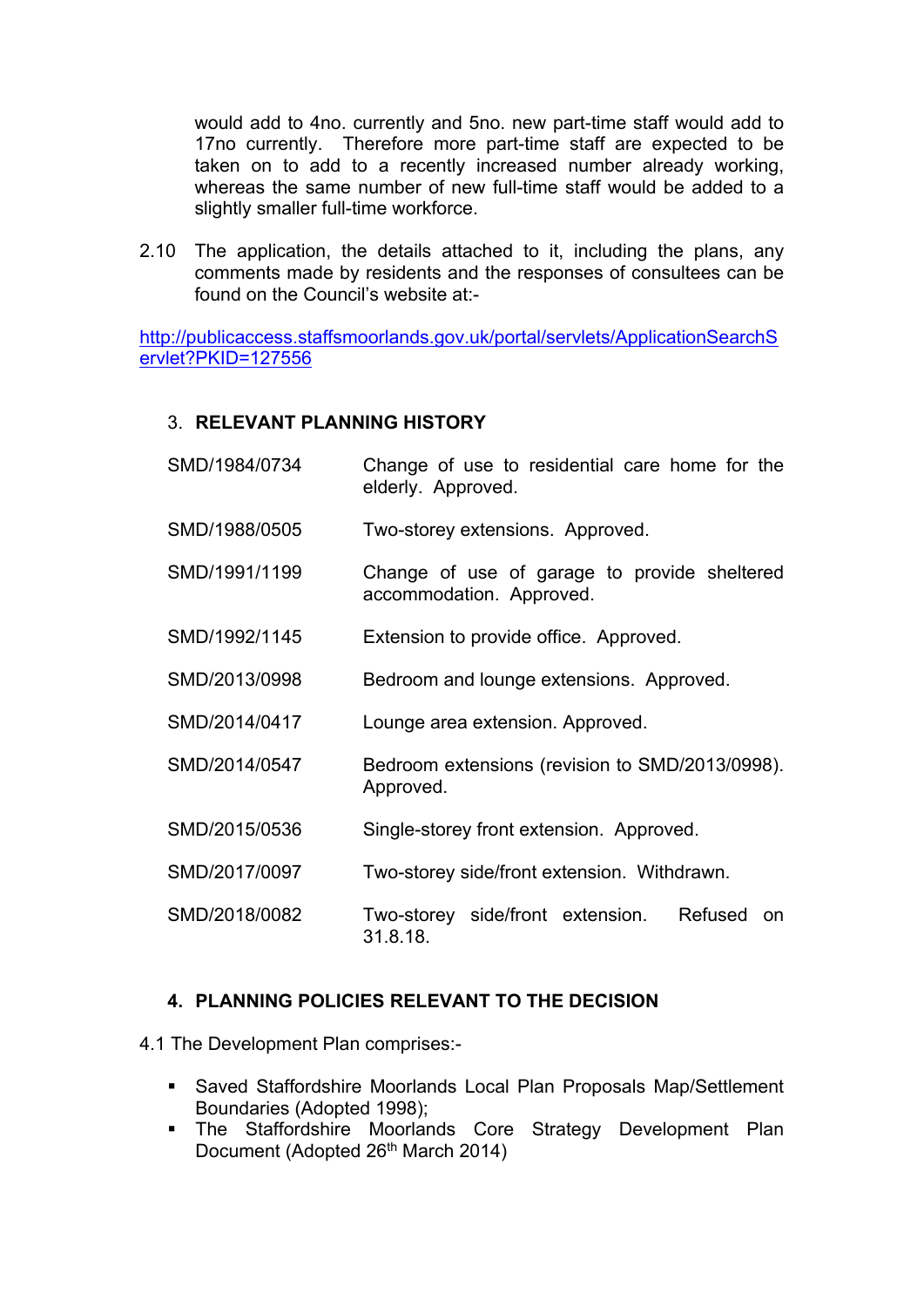Staffordshire Moorlands Core Strategy Development Plan Document (Adopted March 2014)

4.2 The following Core Strategy policies are relevant to the application:-

- **SS1** Development Principles
- SS1a Presumption in Favour of Sustainable Development
- **SS6a** Larger Villages Area Strategy<br> **EXEC** H1 New Housing Development
- New Housing Development
- DC1 Design Considerations
- T1 Development and Sustainable Transport

## Emerging Staffordshire Moorlands Local Plan

## National Policy Guidance

Paragraph 48 of the newly adopted NPPF states that:

"…decision-takers may also give weight to relevant policies in emerging plans according to:

- the stage of preparation of the emerging plan (the more advanced the preparation, the greater the weight that may be given);
- the extent to which there are unresolved objections to relevant policies (the less significant the unresolved objections, the greater the weight that may be given); and
- the degree of consistency of the relevant policies in the emerging plan to the policies in this Framework (the closer the policies in the emerging plan to the policies in the Framework, the greater the weight that may be given).

## Local Plan Process

The Council agreed to publish the Local Plan Submission Version for representations in February 2018. At this point, the Council agreed that the Local Plan was "sound". Formal representations were then invited from residents, businesses and other stakeholders to provide them with the opportunity to support or challenge the soundness or legal compliance of the Local Plan. This stage in the process followed three previous public consultations since 2015 which had informed the preparation of the Local Plan alongside a comprehensive evidence base.

In June 2018, the Council subsequently agreed to submit the Local Plan Submission Version to the Secretary of State for examination. An examination in public will now be held this Autumn in order to determine whether the Local Plan is sound and legally compliant. Subject to the findings of the appointed inspector, the Local Plan is expected to be adopted in the Spring of 2019. At his point, it will supersede the adopted Core Strategy and become part of the statutory development plan for the District.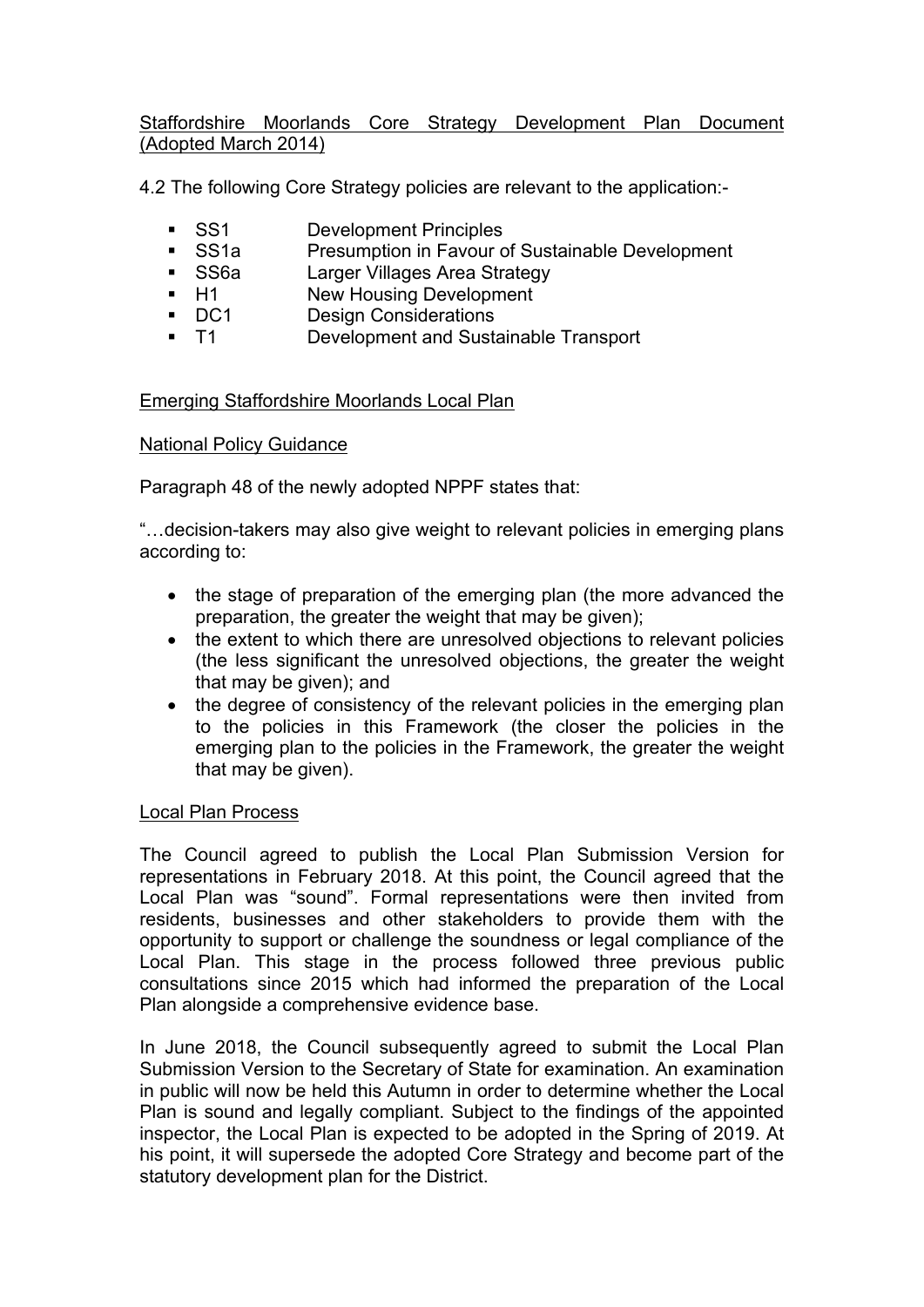In this context, the Council's position on the weight to be given to the policies contained in the Local Plan Submission Version in terms of the three criteria set out in Paragraph 48 of the NPPF is as follows:

- The stage of preparation the Local Plan is now at an advanced stage of preparation as the Council has submitted it to the SoS for examination;
- The extent to which there are unresolved objections to relevant policies; this varies depending on the policy in question;
- The degree of consistency of policies with the NPPF given that the Council has submitted a Local Plan that it considers to be sound, all policies are deemed to be consistent with the NPPF.

#### Emerging Policies

The following policies and their weighting are considered to be relevant to this application:

- SS1 Development Principles (Moderate)
- SS1a Presumption in Favour of Sustainable Development (Significant)
- SS2 Settlement Hierarchy (Limited)
- SS3 Future Provision and Distribution of Development (Limited)
- SS8 Larger Villages Areas Strategy (Limited)
- H1 New Housing Development (Limited)
- DC1 Design Considerations (Moderate)
- NE2 Trees woodland and hedgerows (Significant)
- T1 Development and Sustainable Transport (Moderate)

National Planning Policy Framework (NPPF July 2018)

The following NPPF sections are relevant;

- 5: Delivering a sufficient supply of homes.
- 12: Achieving well-designed places.

National Planning Policy Guidance

## **4 CONSULTATIONS CARRIED OUT**

5.1 A Site notice has been displayed and neighbouring properties notified.

| ∣ Site Notice i | Consultation period expired: 01/02/2019.                         |
|-----------------|------------------------------------------------------------------|
|                 | Neighbour Notification   Consultation period expired: 01/02/2019 |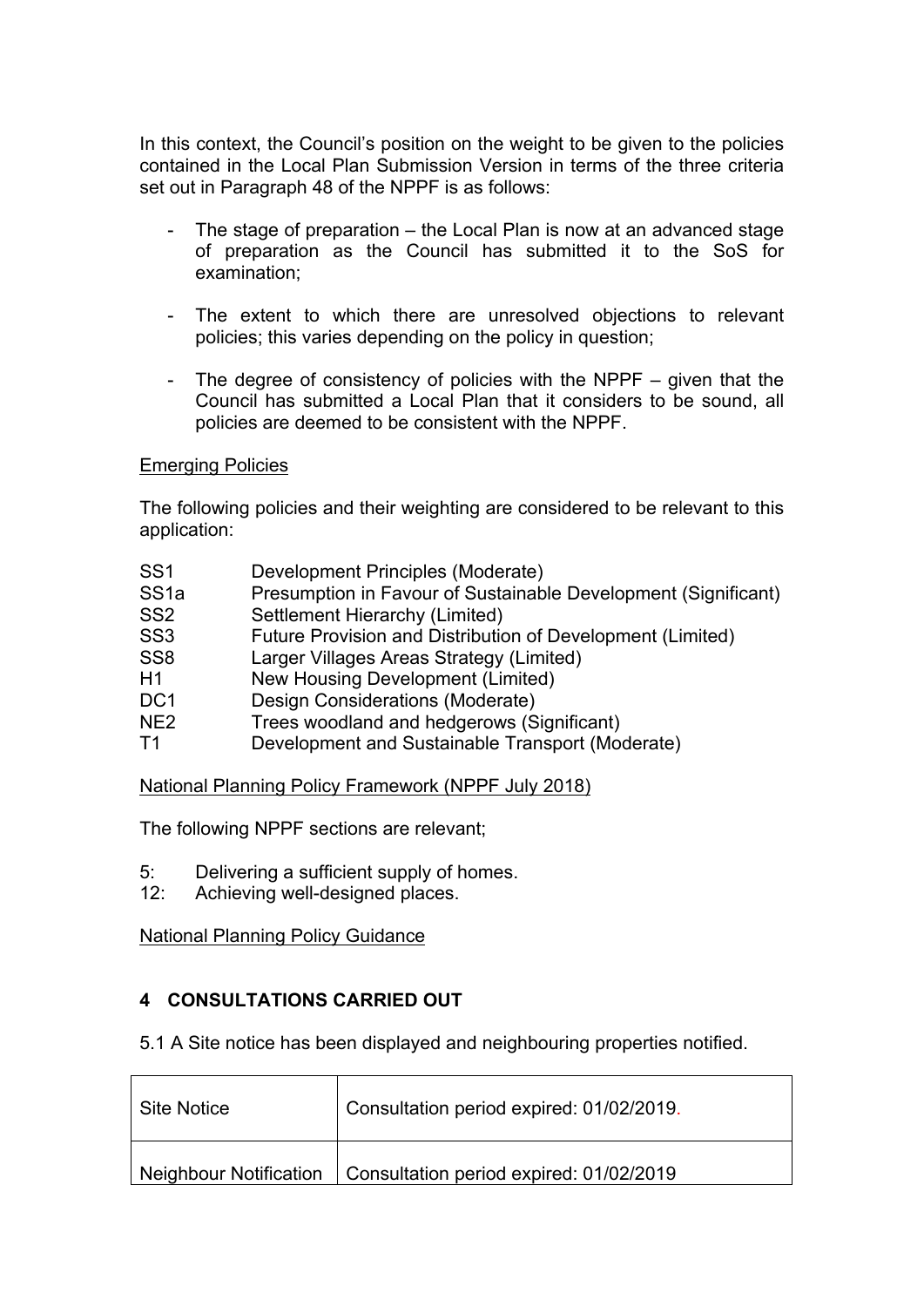**Public Comments:** Letters of objection have been received from three adjacent residential properties on Hillside Avenue. Two of the objectors had also objected to the previous application. The main points raised in the letters are as follows:

- The extension would be more intrusive than the previous scheme and aesthetically inferior.
- The flat-roof is poor design out of keeping with the area.
- Overbearing impact will still be caused due to the design, height, form, width and siting of the extension.
- Existing trees are shown incorrectly on the drawings including the canopy of the protected tree at No.3 Hillside Avenue.
- Lack of details about the proposed hedge including planting size and duration of growth.
- Inadequate space for proposed hedge.
- Harm to the roots of the protected tree within No.3 Hillside Avenue.
- Outdoor lighting for new extension could cause light pollution if directed towards residential properties.
- Potential for further noise creation due to increased staff on breaks.

**Endon Parish Council:** No objection to the principle of the proposal but strong objection to the new scheme on design grounds but also the lack of information (e.g. inadequate drawings and no tree protection details). The design is extremely poor and out of context with the existing building, in particular the flat roof and vertical tile-hanging wall. Some of the rooms are of an awful proportion.

**Council Tree Officer:** No objection in terms of the impact on the protected tree within the garden of No.3 Hillside Avenue.

*"The tree issues were looked at unusually closely with the previous application, eventually leading to a conclusion that the protected mature Ash tree in the rear garden of 3 Hillside Avenue demonstrably appeared not to have any significant root growth within the proposed extension footprint despite this being substantially within the "standard" circular Root Protection Area derived using BS 5837. Therefore in the end I had no substantive objection to that proposal, even to the extent that the originally proposed special measures foundations (piles and beam).* 

*The current application is on the same proposed footprint, and there will have been no material changes in tree condition, root development etc during the intervening few months. Therefore no further tree information or reports are necessary to accompany the new planning application.*

*The canopy of the protected tree at No.3 Hillside Avenue is not accurately shown on the drawings and would not provide any screening of the extension when viewed from the adjacent Hillside Avenue properties.*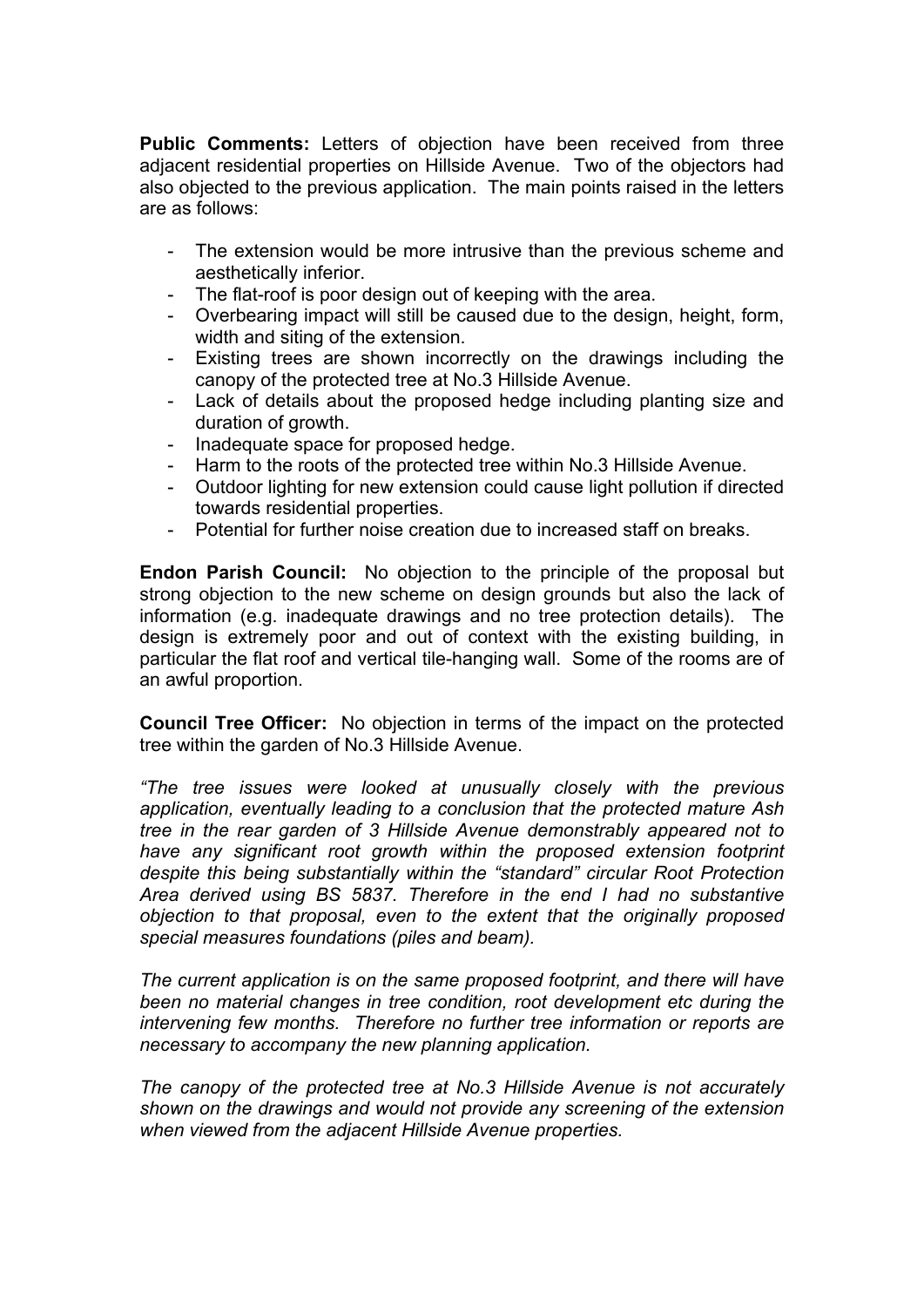*Whilst I would support the provision of a new hedge in the event that the scheme goes ahead, I would advise that the narrow retained strip between the boundary fence and proposed extension is unlikely to provide ideal conditions for quick establishment of new plants due partly to limited space and poor/disturbed ground but more particularly to the enclosed shaded space available. Whilst Beech is shade tolerant, I suspect it would take a long time to provide any effective screening of worthwhile density. The best option I can advise would be to plant a new Cherry Laurel hedge, as this is even more shade tolerant, fully evergreen and relatively quick growing."*

**Staffordshire County Council Highways:** No objection.

**Severn Trent Water:** No objection.

# **5 OFFICER COMMENT AND PLANNING BALANCE**

## **Policy Context and Principle of Development**

- 5.1 The Local Planning Authority is required to determine planning applications in accordance with the development plan, unless there are material considerations which indicate otherwise and in determining these applications, it shall have regard to the provisions of the Development Plan, in so far as material to the application and to any other material considerations.
- 5.2 Paragraph 73 (NPPF July 2018) requires the council to identify a fiveyear supply of deliverable housing land, including a 5% buffer to allow for choice and competition in the market or, in this instance, 20% where there has been a significant under delivery of housing over the previous three years, to improve the prospect of achieving the planned supply. It is acknowledged that the council cannot demonstrate a five year housing land supply and as of 31<sup>st</sup> March 2017 the figure was 1.99 years.
- 5.3 Paragraph 11 of the National Planning Policy Framework (July 2018) states that plans and decisions should apply a presumption in favour of sustainable development. For decision-takers this means: "(c) approving development proposals that accord with an up-to-date development plan without delay; or (d) where there are no relevant development plan policies, or the policies, which are most important for determining the application are out-of-date, granting planning permission unless: (i) the application of policies in this Framework that protect areas or assets of particular importance provides a clear reason for refusing the development proposed; or (ii) any adverse impacts of doing so would significantly and demonstrably outweigh the benefits when assessed against the policies in this Framework taken as a whole". NPPF para 8 identifies the three dimensions to sustainable development as economic, social and environmental. The National Planning Policy Framework is a material consideration in planning decisions.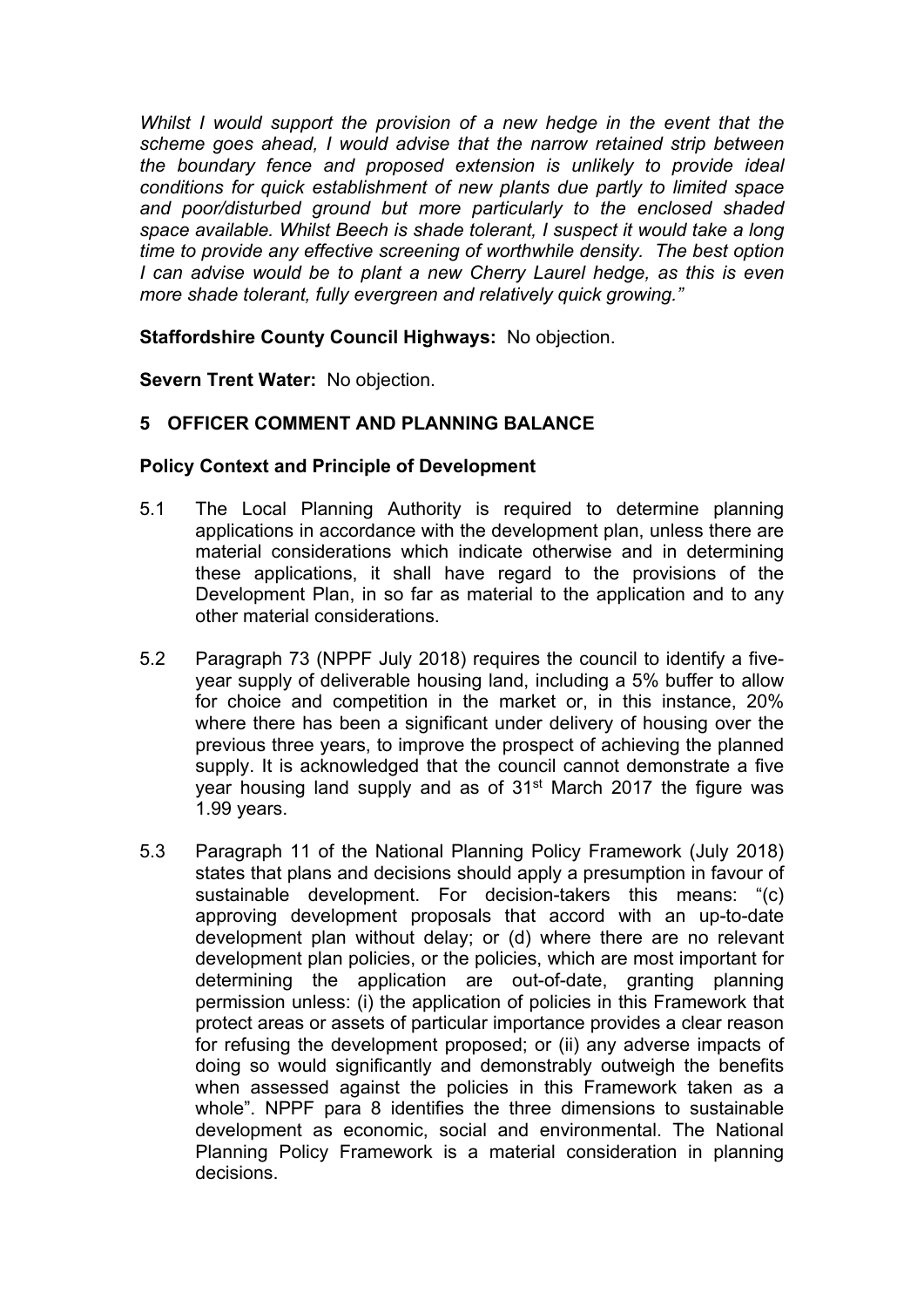- 5.4 Policy SS1 of The Staffordshire Moorlands Core Strategy identifies that development should contribute positively to the social, economic and environmental improvement of the Staffordshire Moorlands. Core Strategy policy SS1a establishes a 'Presumption in Favour of Development' in line with National Planning Policy where (1) planning applications that accord with policies within the Core Strategy will be approved without delay and (2) where there are no relevant policies or they are out of date, the Council will grant planning permission unless material considerations indicate otherwise considering:-
	- I. Any adverse impacts of granting permission would significantly and demonstrably outweigh the benefits, when assessed against the policies in the National Planning Policy Framework (NPPF) taken as a whole, or,
	- II. Specific policies in within the Framework indicate that development should be restricted.
- 5.5 There are no local planning policies or government planning guidance specifically relating to care homes but housing policies in general at both local and national level do require a range of different housing and housing for all groups including the elderly. There is an ageing population and therefore a likely demand across the District for more elderly care accommodation. The principle of the enlargement of the care home within the confines of a large village, close to a range of shops and services and in a sustainable location, is therefore acceptable.
- 5.6 With regard to how the proposal sits in terms of the requirements set out in para. 5.4 of this report and para 11 of the NPPF, there would be a presumption in favour of the proposal unless any adverse impacts of granting permission would significantly and demonstrably outweigh the benefits against the policies in the National Planning Policy Framework (NPPF) taken as a whole. The remainder of the report will focus on whether such adverse impacts exist.
- 5.7 This is a re-submitted scheme following the refusal of the previous application for the extension to the care home to provide additional bedrooms and accommodation. The principle of the enlargement was considered to be acceptable. However, adverse impacts were identified which were considered to outweigh the benefits of the proposal in adding to the District's stock of care accommodation. The adverse impact identified was the harm to the residential amenities of the occupants of No.3 Hillside Avenue by virtue of the scale, height, form and siting of the extension which overall was considered to amount to a visually intrusive and overbearing development when viewed from that property, affecting the living conditions of the occupants.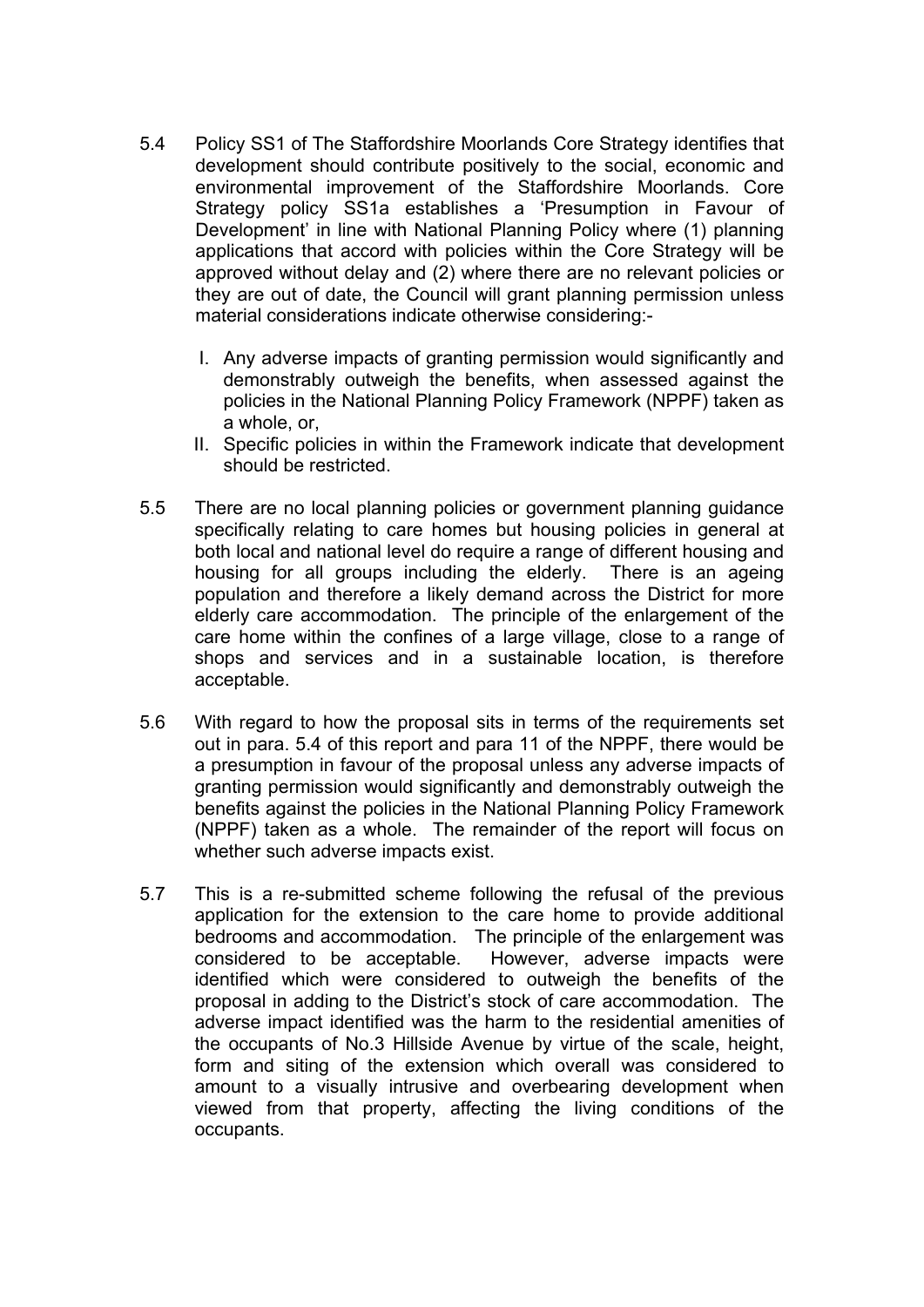#### **The Impact on Residential Amenity**

- 5.8 The height, width and siting of the back wall of the new revised proposed extension has not changed. There have been no changes to the application site or the rear part of the affected property, No.3 Hillside Avenue, since the previous scheme was refused. Despite the removal of the pitched roof from the rear roof eaves directly opposite the rear boundary of No.3, the rear wall would still be as harmfully prominent as the rear wall of the previous scheme, when viewed from No.3 Hillside Avenue. In fact, its prominence would be increased by virtue of the fact that in the previous scheme, the top part of the wall would have been screened by the roof overhang resulting in a visible wall height of 4.8 metres when stood at the rear wall of No.3. With this new scheme, the roof on this part of the extension has been removed resulting in the whole wall of a height of 5.05 metres being visible.
- 5.9 The vegetation between the boundary and extension has been removed and although a replacement hedge is proposed, the Tree/Landscaping Officer considers it unlikely that this would over a short space of time provide a sufficient screen for the extension when viewed from No.3. The canopy of the protected tree in the rear garden of No.3 is also too high above the ground to provide any screening. The back wall would have a cream render finish which although would harmonise with the existing finish of the main building, would only add to the prominence of the extension and it is difficult to envisage what alternative materials could be used to sufficiently reduce the visual impact of the extension to a sufficiently avoid visual intrusion to an acceptable extent, given the overall height and scale of the extension and its siting in relation to No.3.
- 5.10 An alternative species of hedge has been discussed between the applicant's agent and the Council's Tree Officer and a cherry laurel hedge has been suggested as this is fast-growing. However, amended details have not been received. There remains an absence of details such as planting sizes and rates of growth. A 3.2m high hedge is shown but it is considered the height would need to be at least 4.0 metres in order to provide a sufficient screen for the extension. An amended plan and details for the proposed hedge received before the Committee meeting date will be assessed and reported to the Committee but as things stand there is no guarantee or evidence that the planting of a hedge in the gap between the extension and boundary will develop into a sufficient screen and it was commented previously by the Tree Officer that the size of gap between the two (which has not been enlarged) would be insufficient for an adequate hedge screen.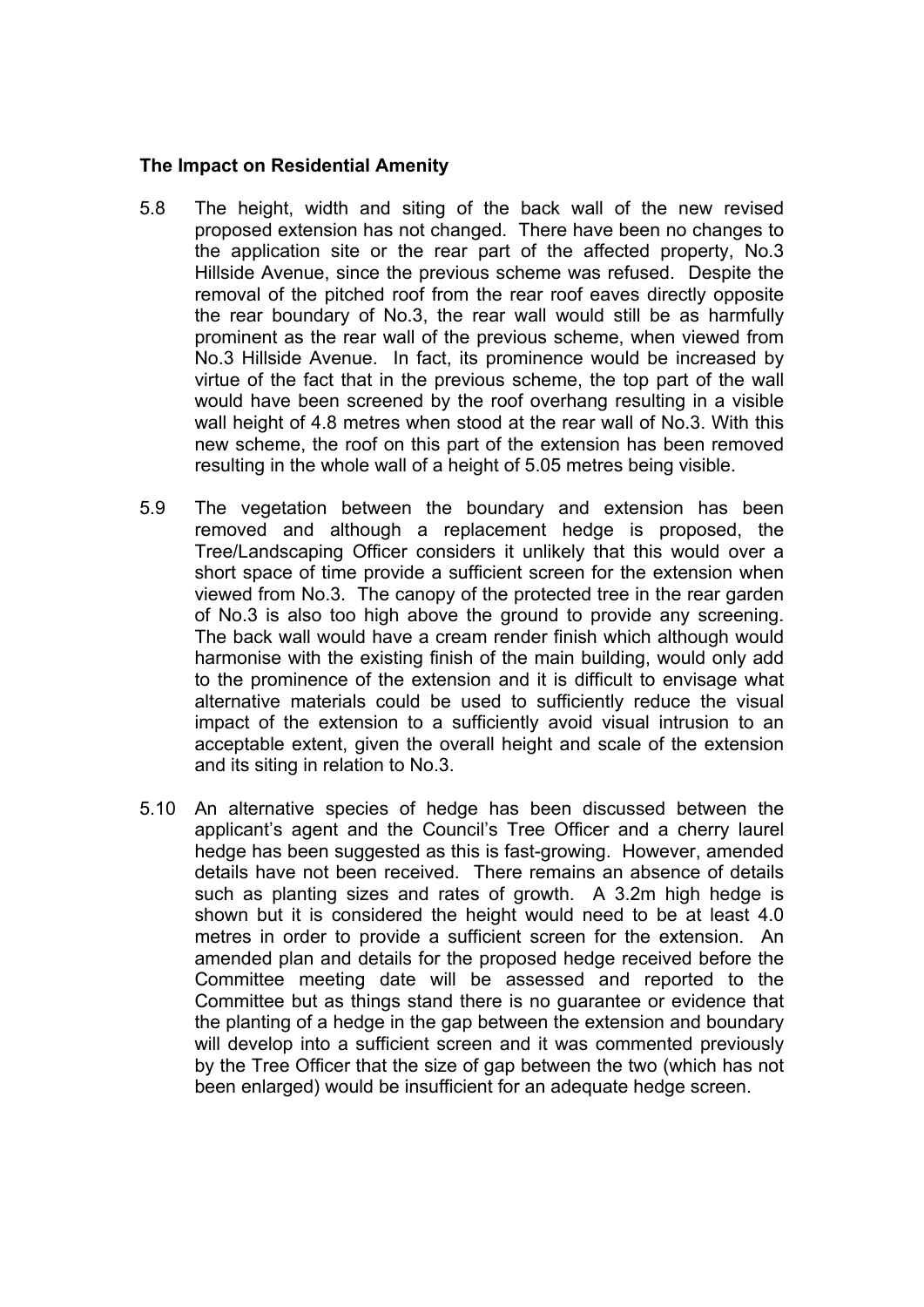## **Design and Visual Impact (Character and Appearance)**

- 5.11 It is considered the large expanse of flat roof as a result of removing much of the previously proposed pitched roof would result in an extension which does not harmonise with the traditional pitched roofed design and appearance of the main building. Although the flat-roofed part of the extension would not be easily visible from the public highways or public footpath, or from the private cul-de-sac facing the front of the extension (where it would be hidden by the front false-pitch roof), it would still be highly visible from the residential properties on Hillside Avenue, particularly nos. 3 and 5 Hillside Avenue. Two-storey flat roofed buildings or extensions are not a traditional feature of the area and although there are single-storey flat roofed parts of dwellings on Hillside Avenue, these are garages or extensions which are much smaller than the host dwellings and appear subservient to them. The flat-roofed part of the structure proposed for the care home would be much higher and larger and as a result would harm the overall character and appearance of the care home building.
- 5.12 It is also considered the flat-roofed part of the extension would increase the visually intrusive nature of the development when viewed from the rear of nos. 3 and 5 Hillside Avenue. Views from those properties contain primarily well proportioned buildings of traditional form and pitched roofs. The proposal, if built, would result in a highly prominent view of a flat-roofed block-shaped structure of two-storey height, a design contrasting sharply with other buildings in view from those properties. It is considered that a structure with a pitched roof and significantly lower roof eaves would be far more preferable in terms of visual impact, if placed 3.0 metres from the rear boundaries of nos. 3 and 5. The previous scheme was not considered harmful to the residential amenities at No.5 as the part of the extension closest to No.5 would have been seen against the main building. However, the flat-roofed element of the extension would be as equally prominent from No.5 as it would be from No.3 and presents itself as an intrusive feature when viewed from that property.

## **Impact on the Protected Tree**

5.13 The issues regarding the impact on the protected tree in the garden of No.3 Hillside Avenue were resolved at the time of the Committee meeting where the previous scheme was discussed. There have been no changes to the position of the proposed rear wall of the extension and no changes to the tree since the previous decision was made and therefore there is no requirement to re-submit the tree protection information or previous reports relating to the tree as the revised proposal does not lead to any additional tree concerns.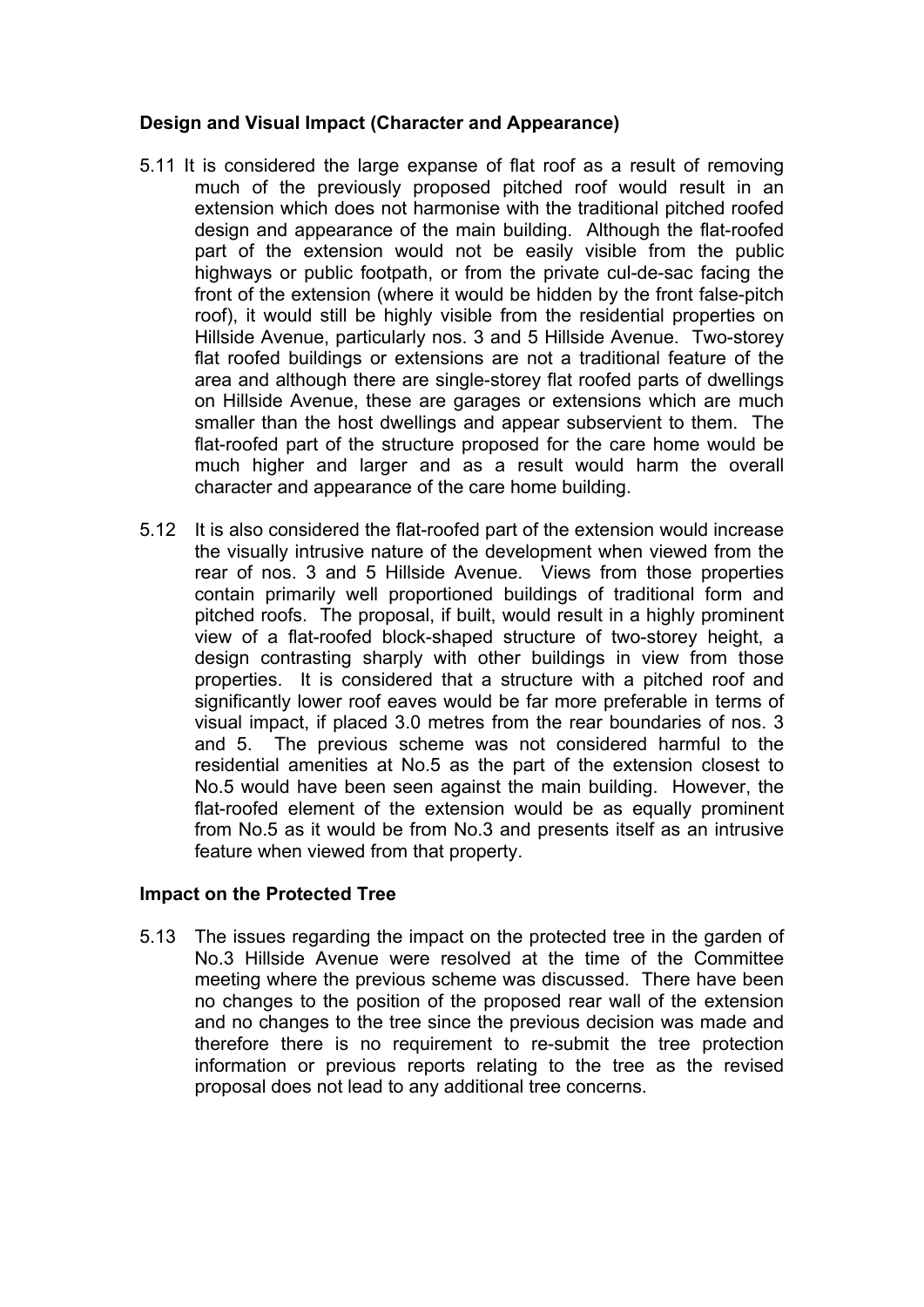## **Impact on Highway Safety**

5.14 The revised proposal does not lead to any increase in the number of additional bedrooms in relation to the previous scheme. No objection was raised by Staffs County Council as Local Highways Authority in response to the previous proposal in terms of the impact on highway safety. Although the proposal may lead to an increase in predicted staff numbers, parking provision within the site and on the private culde-sac is deemed to be sufficient and would not be reduced as part of the scheme.

## **Conclusion and Planning Balance**

- 5.15 The re-design of the care home extension would fail to remove the visually intrusive and overbearing impact affecting the residential amenities of No.3 Hillside Avenue, not least because the height, width and siting of the rear wall close to the rear boundary of No.3 has not changed and there is insufficient evidence at this stage that hedge plating would sufficiently alleviate this impact. Furthermore, it is considered there has been a deterioration in design quality as a result of the introduction of a two-storey flat-roofed element of the scheme which contrasts harmfully with the character and appearance of the main building and which due to its visibility from Hillside Avenue properties, adds to the visually intrusive nature of the proposed development to the further detriment of residential amenity. The adverse impacts to both the residential and visual amenities of the area would further outweigh the benefits of the schemes in providing additional care home accommodation in the area. The revised proposal would remain to be contrary to the NPPF and policies H1 and DC1 of both the adopted Core Strategy and the emerging Local Plan (Submission Version). The application is therefore recommended for refusal.
- 5.16 Any changes to the proposed hedge screen between the rear wall of the extension and the rear boundaries of Hillside Avenue properties and its effects in aiming to reduce the impact on the amenities of the area will be reported at the meeting.

# **6 OFFICER RECOMMENDATION**

**A Full Planning Permission is refused for the following reasons:-**

**1. The proposed care home extension, by virtue of a combination of its height, two-storey flat-roofed form, excessive width, and siting close to the rear boundaries of properties on Hillside Avenue, would lead to a visually intrusive and overbearing form of development when viewed from the rear windows and rear garden of Nos 3 and 5 Hillside Avenue, significantly harming the residential amenities of the occupants thereof. The benefits of the scheme in providing additional care home**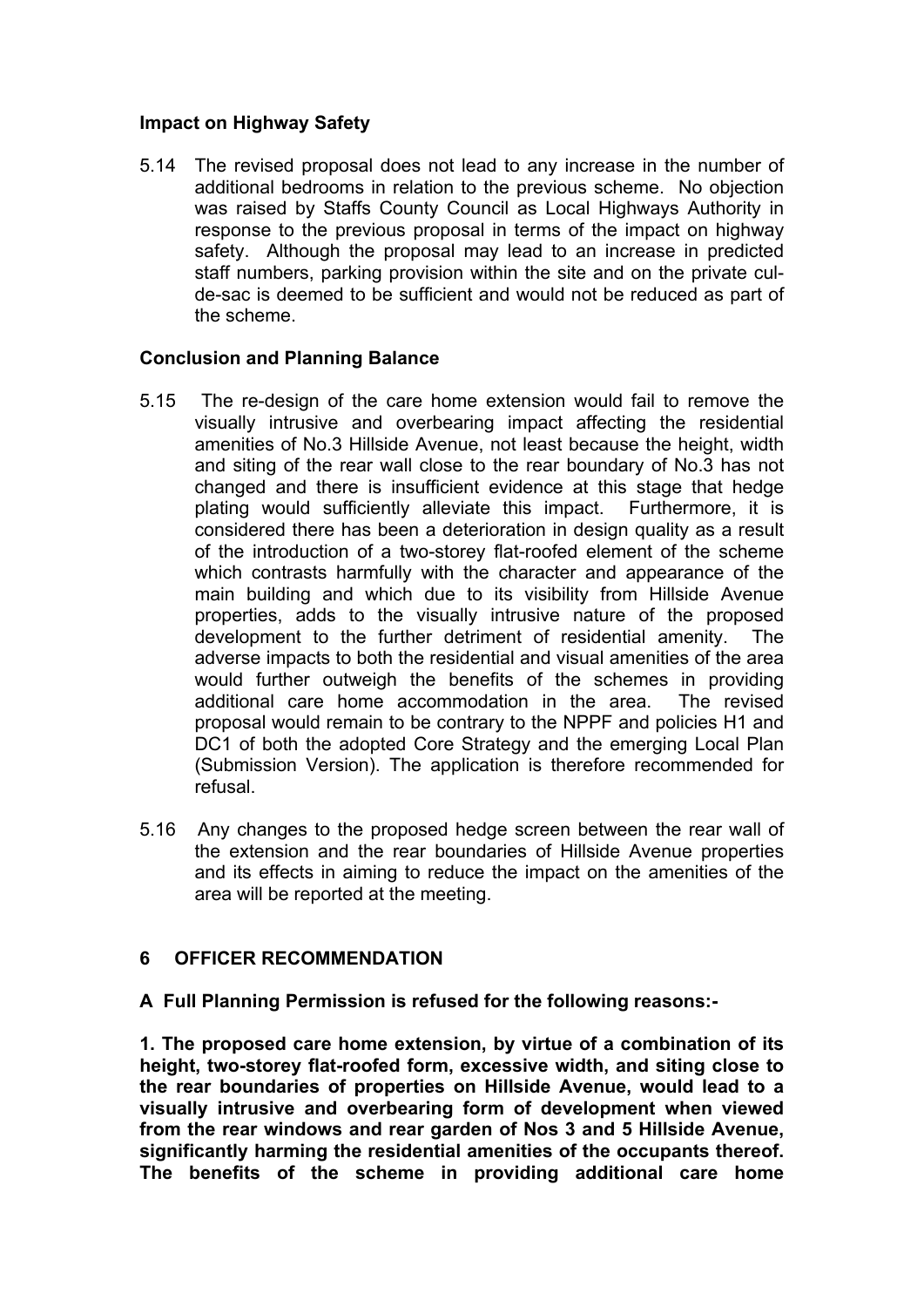**accommodation in a sustainable location are outweighed by the adverse impact on the existing residential amenities of the area identified. The proposal is contrary to policies H1 and DC1 of both the Council's Core Strategy Development Plan Document (adopted March 2014) and the emerging Local Plan (Submission Version – February 2018) and is also therefore not in line with Section 12 of the National Planning Policy Framework (NPPF), 'Achieving Well Designed Places'.**

**2. The proposed two-storey flat-roofed form and design of part of the extension would not harmonise with the traditional character and appearance of the main building on site and as it would be visible from adjacent residential properties would be harmful to the overall visual amenities of the area. The benefits of the scheme in providing additional care home accommodation in a sustainable location are outweighed by the adverse impact on the existing visual amenities of the area identified. The proposal is contrary to policies H1 and DC1 of both the Council's Core Strategy Development Plan Document (adopted March 2014) and the emerging Local Plan (Submission Version – February 2018) and is also therefore not in line with Section 12 of the National Planning Policy Framework (NPPF), 'Achieving Well Designed Places'.**

**B; In the event of any changes being needed to the wording of the Committee's decision (such as to delete, vary or add conditions/informatives/planning obligations or reasons for approval/refusal) prior to the decision being issued, the Operations Manager – Development Services has delegated authority to do so in consultation with the Chairman of the Planning Applications Committee, provided that the changes do not exceed the substantive nature of the Committee's decision.**

## **Informative**

1. It is considered that the proposals are unsustainable and do not conform with the provisions of the NPPF. Such matters have been discussed with the applicant with a view to seeking solutions, via meetings, although such solutions have not been possible as the application has not been amended sufficiently to overcome the problems.